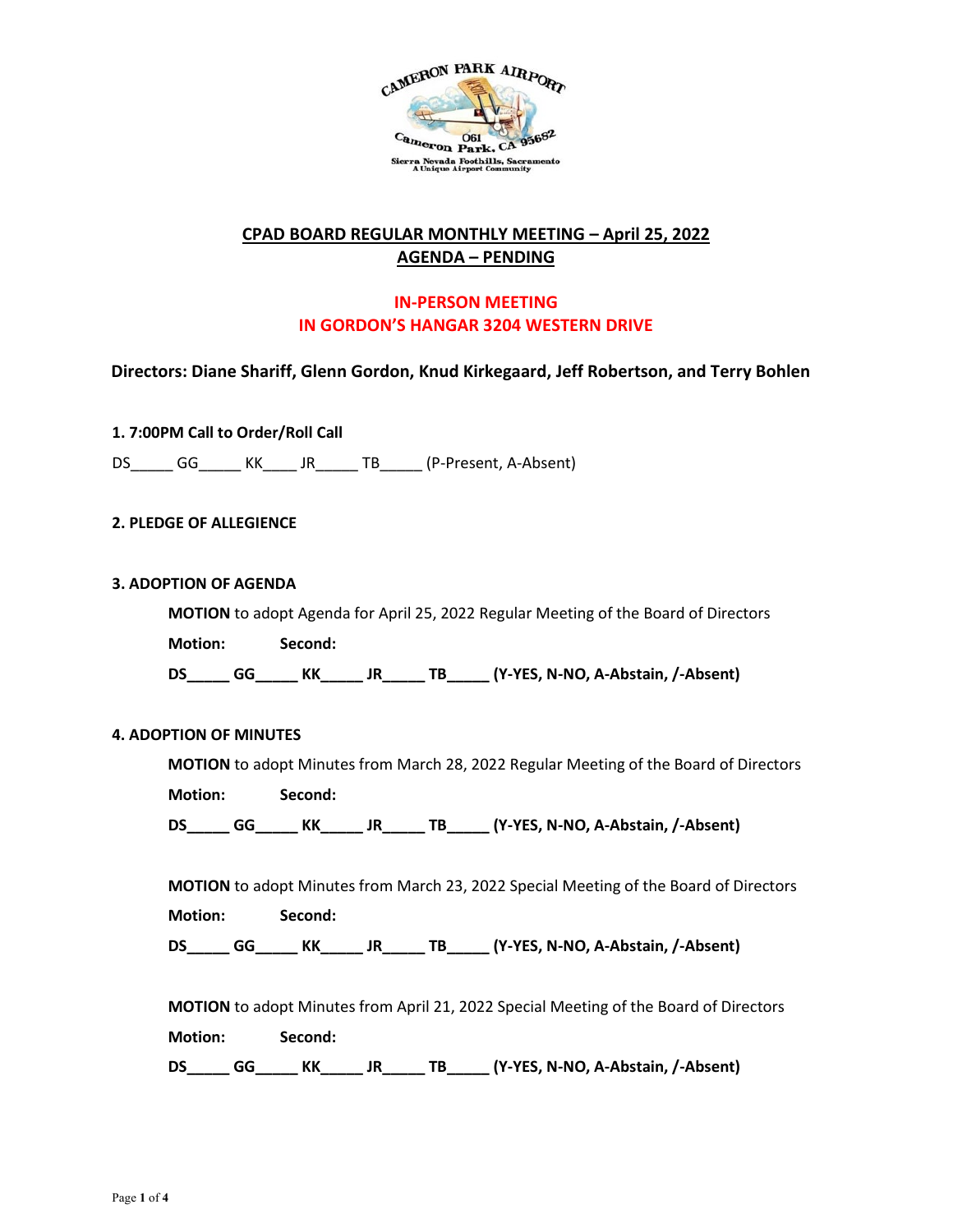

### **5. COMMITTEE REPORTS**:

### b. AIRPORT MANAGER REPORT MANAGER ARE ALL AND MANAGER AND MANAGER AND MANAGER AND MANAGER AND MANAGER AND MANAGER AND MANAGER AND MANAGER AND MANAGER AND MANAGER AND MANAGER AND MANAGER AND MANAGER AND MANAGER AND MANAGER

Hanger Door maintenance / repair status

Fuel sales & delivery

Fuel tank interior visual inspection

Other repairs

Brush pile burning

Airport sign installation

Grass/weed cutting

## c. UPDATE ON PROCUREMENT AND CONTRACTS MANAGEMENT MODEL CONTRACTS

a. FINANCE REPORT **EXECUTE:** The state of the state of the state of the state of the state of the state of the state of the state of the state of the state of the state of the state of the state of the state of the state o

Tanknology tank inspection -

### d. VOLUNTEER SERVICE REPORT NEED BOOK AND THE SERVICE REPORT

Since the last Board Meeting in March -about 100 hours. Continued excellent support by resident volunteers!

Highlights: Cut airport grass, managed burn pile burning, revised draft financial charts for public information meetings, Risk Management Ad-Hoc Committee Meetings, Tenant Lease Update Ad-Hoc Committee preparation, Board Meeting preparation.

6. **PUBLIC FORUM/PUBLIC COMMENT:** Only items that are within the jurisdiction of CPAD will be considered. Statements from the floor will be heard during public forum/public comment; public comments are limited to one 5-minute comment per person per topic. Requests requiring board action will be referred to staff and brought on the next appropriate agenda.

## **7. OLD BUSINESS:**

| b) | Tenant Lease Update Ad-Hoc Committee Report                                                                                    | Director Robertson |  |  |  |
|----|--------------------------------------------------------------------------------------------------------------------------------|--------------------|--|--|--|
|    | Ad-Hoc Committee formed with charter to evaluate and recommend to the Board<br>updates to hangar and tie-down leases and fees. |                    |  |  |  |
| b) | Fuel System Replacement Ad-Hoc Committee Report                                                                                | Director Bohlen    |  |  |  |
|    | Next meeting will review tank inspection report. Report pending.                                                               |                    |  |  |  |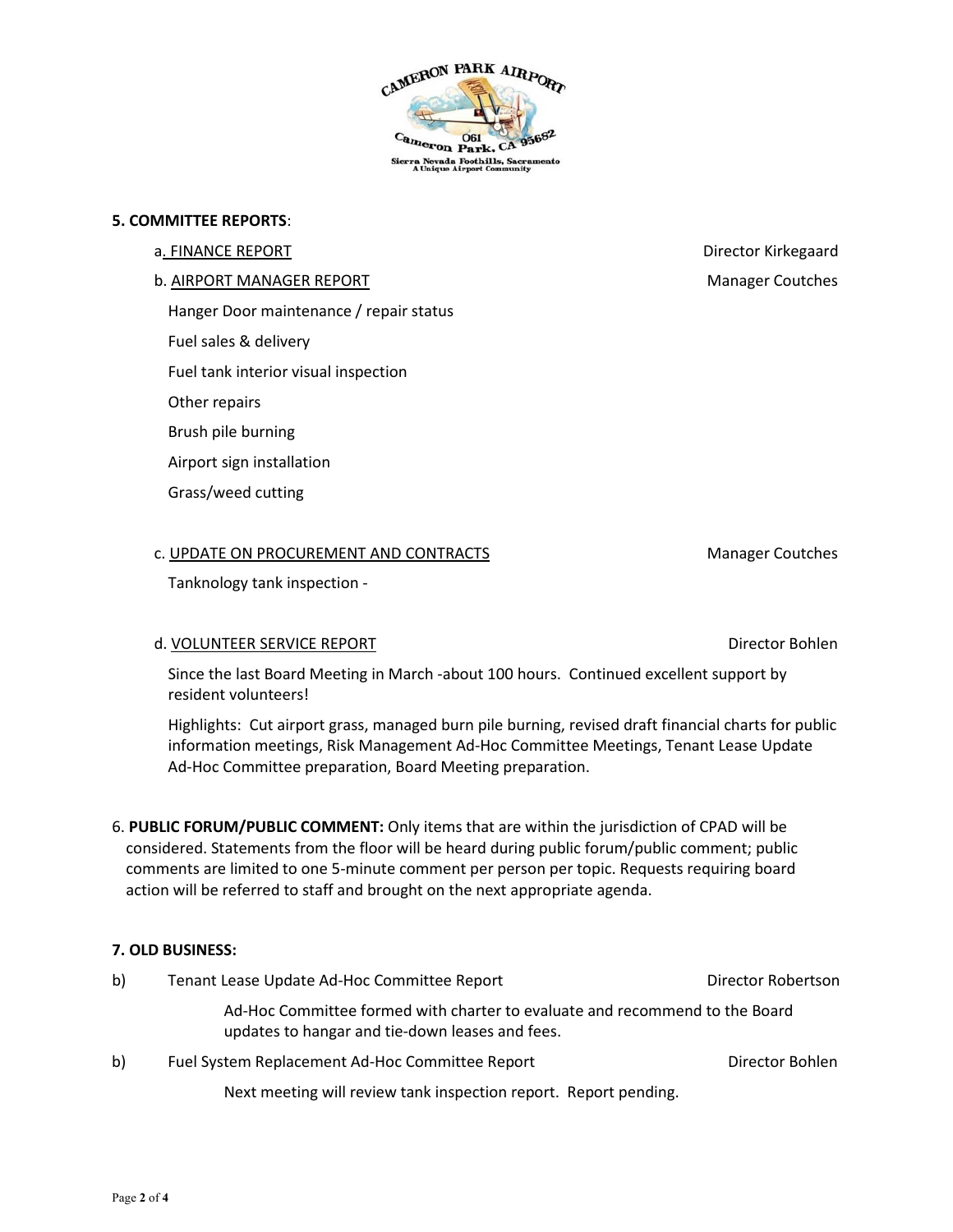

| $\mathsf{d}$ | Risk Management Ad-Hoc Committee                                     | Director Shariff    |  |
|--------------|----------------------------------------------------------------------|---------------------|--|
|              | Report of the last meeting held April 20                             |                     |  |
| g)           | Update from Dave Becker on street jurisdiction process.              | David Becker        |  |
| h)           | Audit status                                                         | Director Kirkegaard |  |
| j)           | <b>Obstruction Mitigation Update</b>                                 | Director Bohlen     |  |
|              | No update                                                            |                     |  |
| $\mathsf{k}$ | Minimum letter size for painting TAXI on each end of Boeing, status- | Director Bohlen     |  |
|              | On hold until discussed with Caltrans. Meeting TBD.                  |                     |  |

## **8**. **NEW BUSINESS:**

a) Summer Spectacular Parking – The Cameron Park Community Services District (CPCSD) sent CPAD a letter requesting permission to use Baron Court and Boeing Road for parking at no charge to the CPCSD or those attending the event.

André Pichly, CPCSD General Manager will be attend the Board meeting to present and address questions.

**MOTION** to approve CPCSD request use Baron Court and Boeing Road for Summer Spectacular parking

**Discussion** 

**Motion: Second:**

**DS\_\_\_\_\_ GG\_\_\_\_\_ KK\_\_\_\_\_ JR\_\_\_\_\_ TB\_\_\_\_\_ (Y-YES, N-NO, A-Abstain, /-Absent)** 

b) Cops & Rodders Event – CPAD authorization for us of airpark streets.

**MOTION** to authorize use of airpark streets for 2022 Cops and Rodders event contingent upon CPAD accepting pending documents defining the event and insurance.

**Discussion** 

**Motion: Second:**

**DS\_\_\_\_\_ GG\_\_\_\_\_ KK\_\_\_\_\_ JR\_\_\_\_\_ TB\_\_\_\_\_ (Y-YES, N-NO, A-Abstain, /-Absent)** 

c) Sierra Nevada Flight Instruction operating out of 3216 Boeing.

**MOTION** to direct CPAD Counsel to prepare a letter regarding rules enforcement and to direct enforcement of applicable rules where violated.